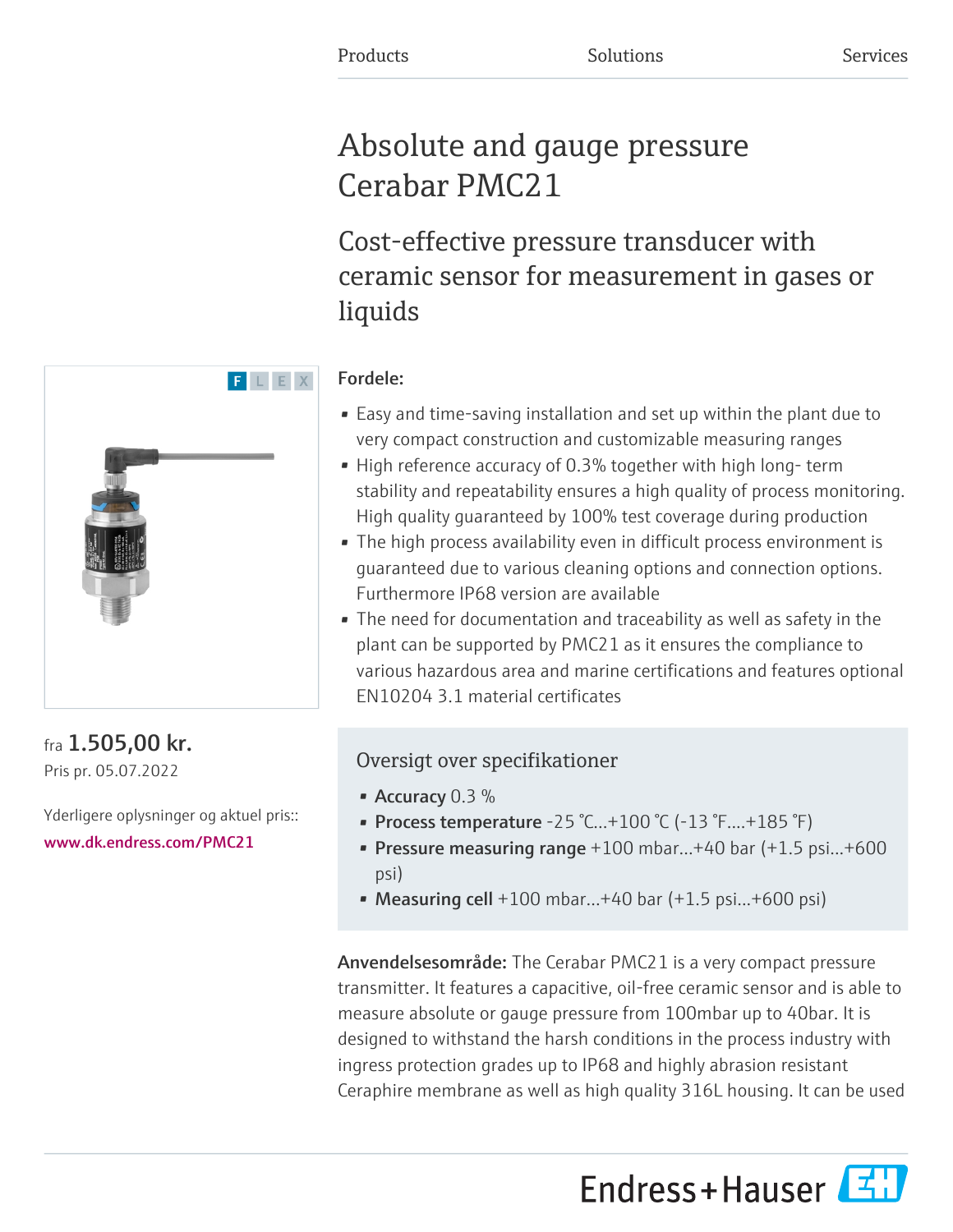in most areas as it offers various certifications like hazardous area or marine certificates.

# Funktioner og specifikationer

Continuous / Liquids Measuring principle

Absolute and gauge pressure

Characteristic / Application

Cost effective pressure transducer, capacitive sensor with ceramic measuring diaphragm

Supply / Communication

10…30 VDC

# **Accuracy**

0.3 %

Long term stability 0.2 % of URL/year

#### Ambient temperature

-40 °C…+85 °C (-40 °F…+185 °F)

#### Process temperature

-25 °C…+100 °C (-13 °F....+185 °F)

#### Process pressure absolute / max. overpressure limit

max. 60 bar (900 psi)

### Pressure measuring range

+100 mbar…+40 bar

(+1.5 psi...+600 psi)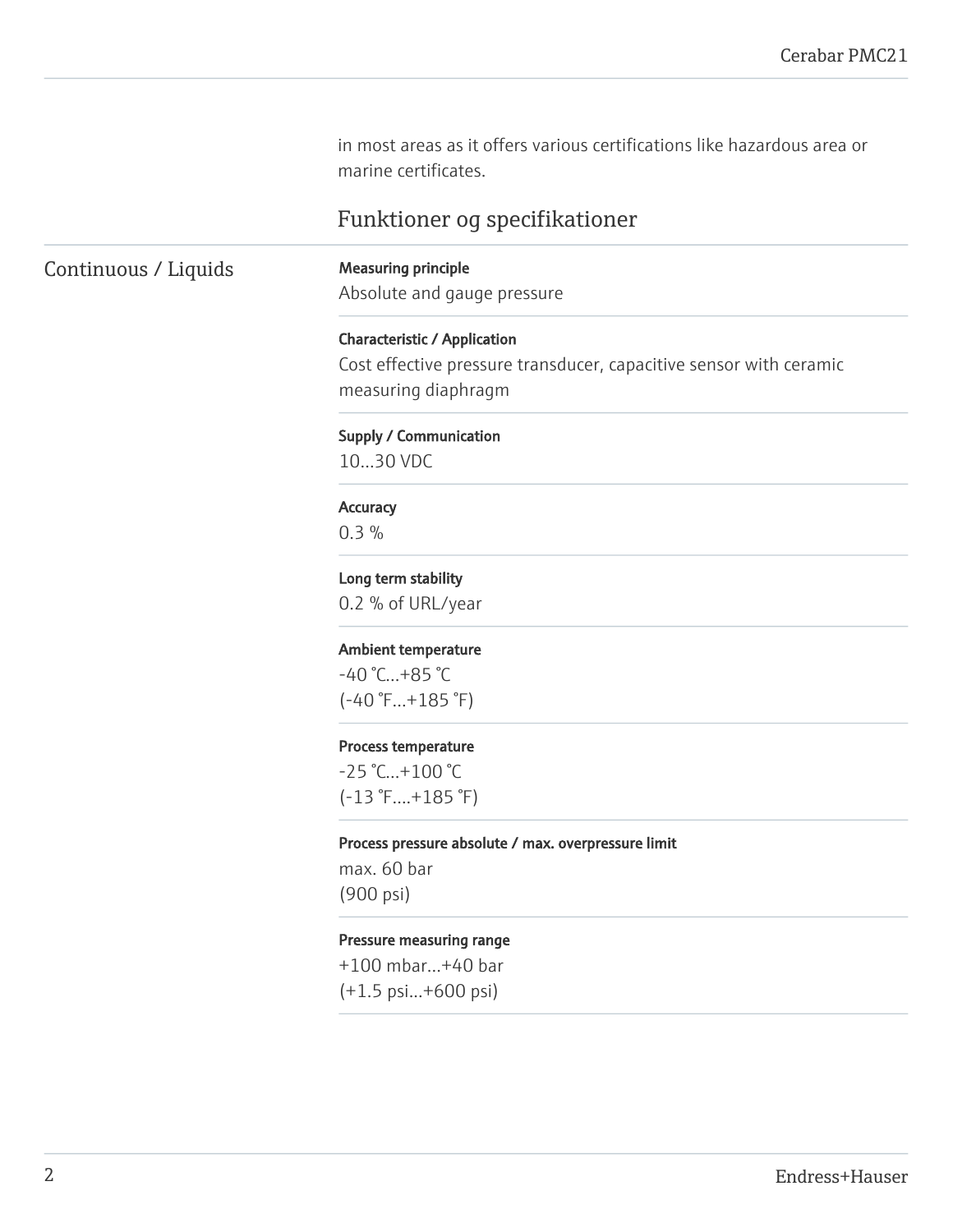# Continuous / Liquids

#### Process connection

Threads: G1/4, G1/2, MNPT 1/4, MNPT 1/2, DIN13, JIS R1/2

# Communication

4...20 mA

Certificates / Approvals ATEX, FM, CSA, IEC Ex, NEPSI, EAC

# Design approvals

EN 10204-3.1 Final inspection report Cleaned from oil and grease Cleaned for oxygen applications

# Marine approval

RINA, KR

# Pressure **Measuring principle**

Absolute and gauge pressure

# Characteristic

Cost effective pressure transducer, capacitive sensor with ceramic measuring diaphragm

# Supply voltage

10…30 VDC

# Reference Accuracy

0.3 %

# Long term stability 0.2 % of URL/year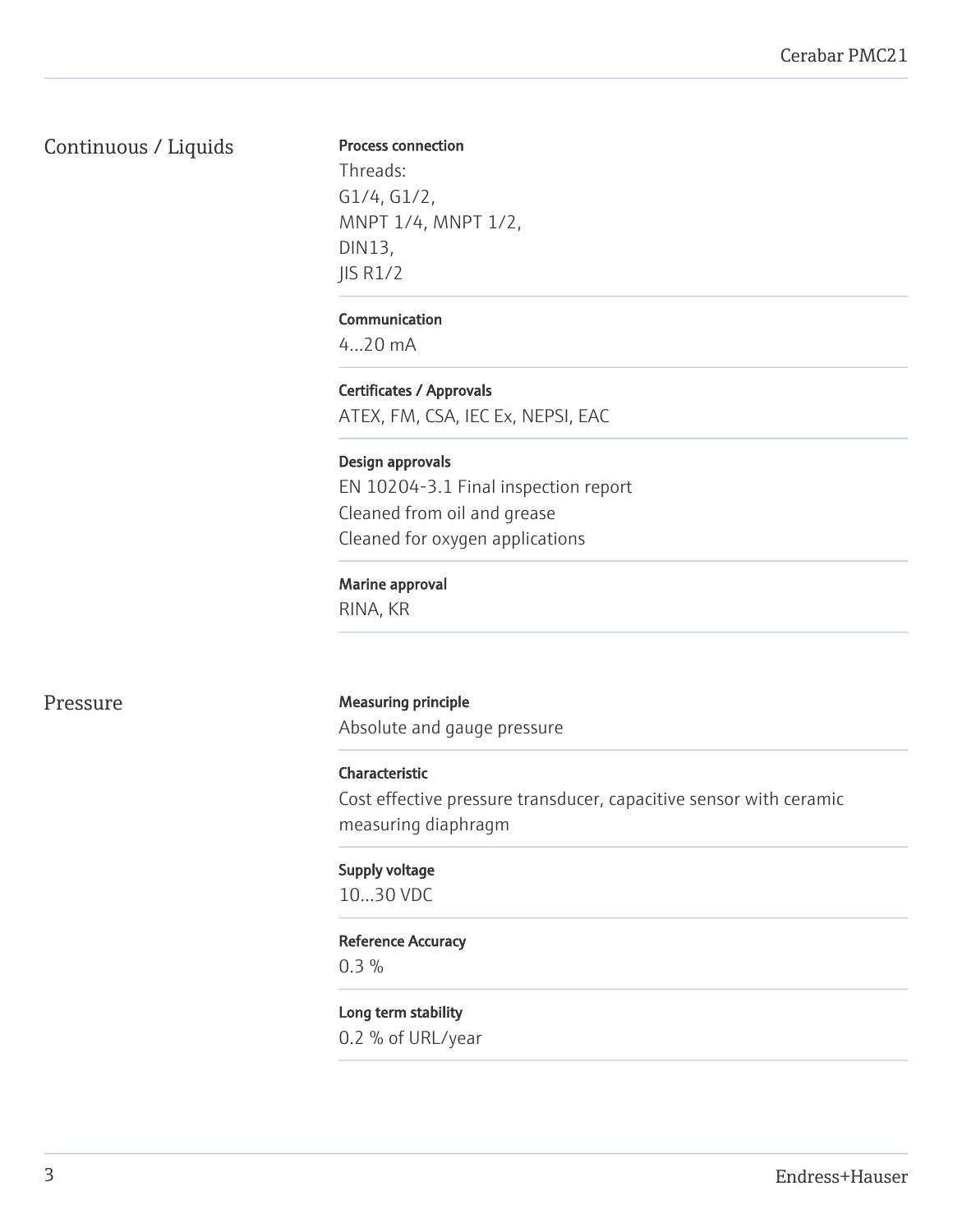# Pressure

### Process temperature

-25 °C…+100 °C (-13 °F....+185 °F)

#### Ambient temperature

-40 °C…+85 °C (-40 °F…+185 °F)

### Measuring cell

+100 mbar…+40 bar (+1.5 psi...+600 psi)

# Max. overpressure limit

max. 60 bar (900 psi)

#### Process connection

Threads: G1/4, G1/2, MNPT 1/4, MNPT 1/2, DIN13, JIS R1/2

# Communication

4...20 mA

# Certificates / Approvals

ATEX, FM, CSA, IEC Ex, NEPSI, EAC

# Design approvals

EN 10204-3.1 Final inspection report Cleaned from oil and grease Cleaned for oxygen applications

#### Marine approvals

RINA, KR